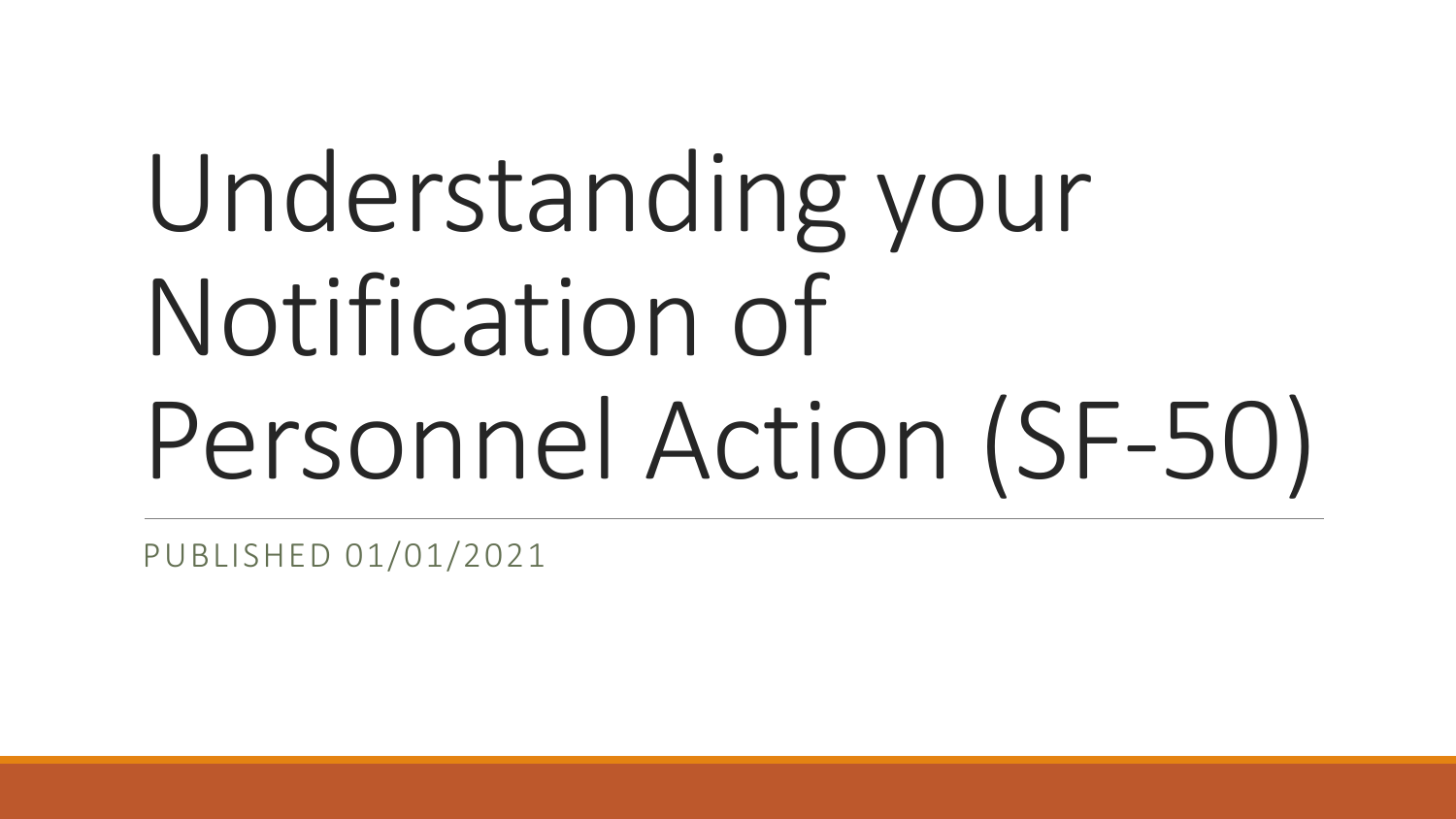# What is a Notification of Personnel Action?



The Notification of Personnel Action (NPA) is the documentation used to document the beginning and end of federal employment with any changes to your personnel record in between.

The NPA is also referred to as Standard Form 50 or SF-50.

As a federal employee, you must review your SF-50 for accuracy and notify your supervisor/HRO of concerns timely.

Primary References for SF-50s

- Guide to Data Standards on OPM's website at: https://www.opm.gov/policy-data-oversight/data[analysis-documentation/data-policy-guidance/#url=Data-Standards](https://www.opm.gov/policy-data-oversight/data-analysis-documentation/data-policy-guidance/#url=Data-Standards)
- Guide to Processing Personnel Actions on OPM's website at: https://www.opm.gov/policy-data[oversight/data-analysis-documentation/personnel-documentation/#url=Processing-Personnel-Actions](https://www.opm.gov/policy-data-oversight/data-analysis-documentation/personnel-documentation/#url=Processing-Personnel-Actions)
- [Indian Educators Federation Contract \(Union Agreement https://www.bie.edu/topic-page/employee](https://www.bie.edu/topic-page/employee-labor-relations-programs)labor-relations-programs
- Bureau of Indian Affairs Manual (BIAM) 62 on Bureau of Indian Affairs website: <https://www.bia.gov/sites/bia.gov/files/assets/public/pdf/idc-000470.pdf>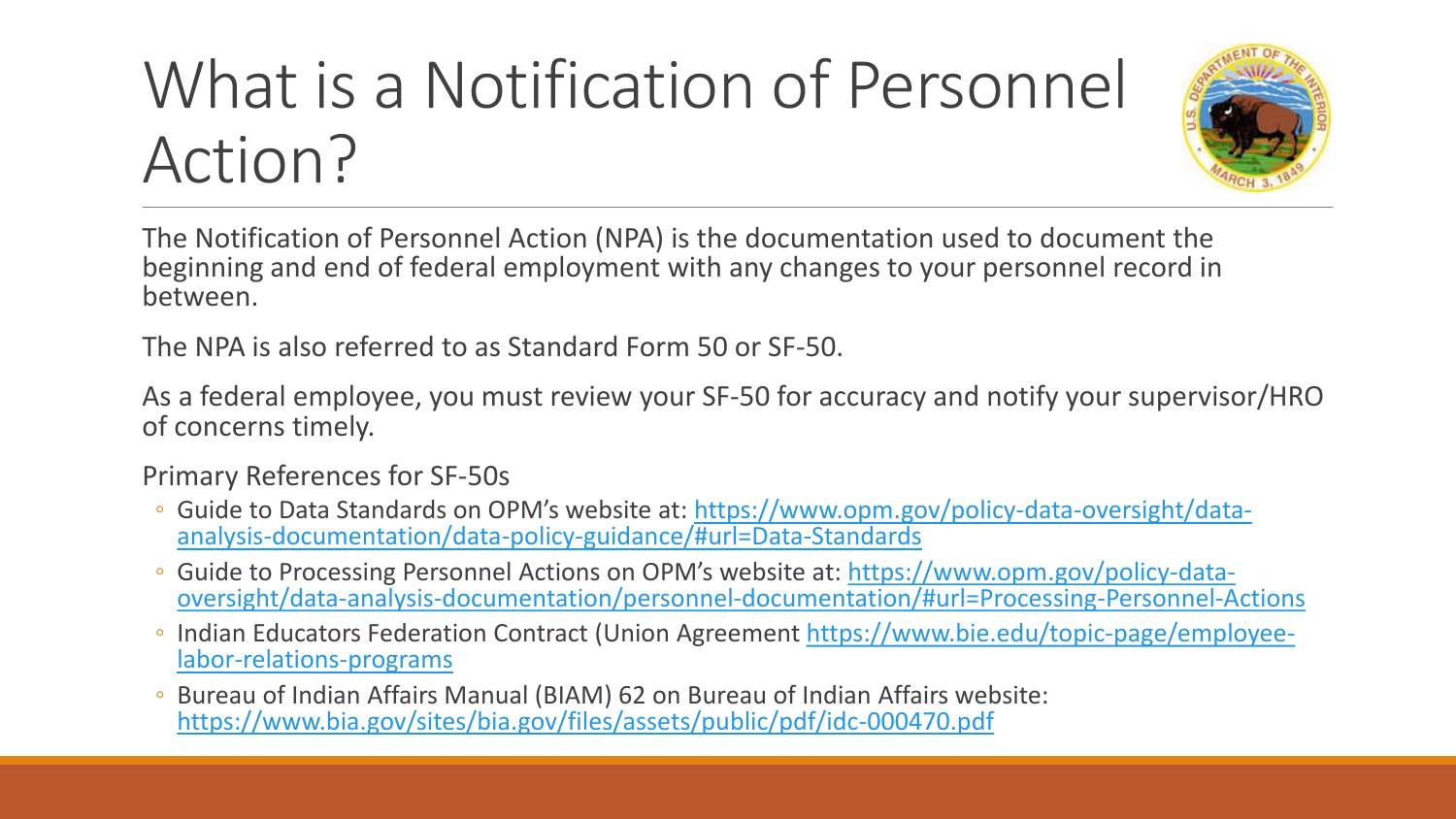

# Where to find your SF-50

For Bureau of Indian Education employees, SF-50s are maintained in electronic Official Personnel Folders (eOPF). Your eOPF is your official record for your entire federal career.

The Guide to Record Keeping identifies what is mandated to be documented in your eOPF. A [copy of the guide can be located at: https://www.opm.gov/policy-data-oversight/data-analysis](https://www.opm.gov/policy-data-oversight/data-analysis-documentation/personnel-documentation/#url=Personnel-Recordkeeping-GPR)documentation/personnel-documentation/#url=Personnel-Recordkeeping-GPR

To access your eOPF while serving as a BIE employee go to: <https://eopf.opm.gov/doi/> (Must be on a BIA/BIE network)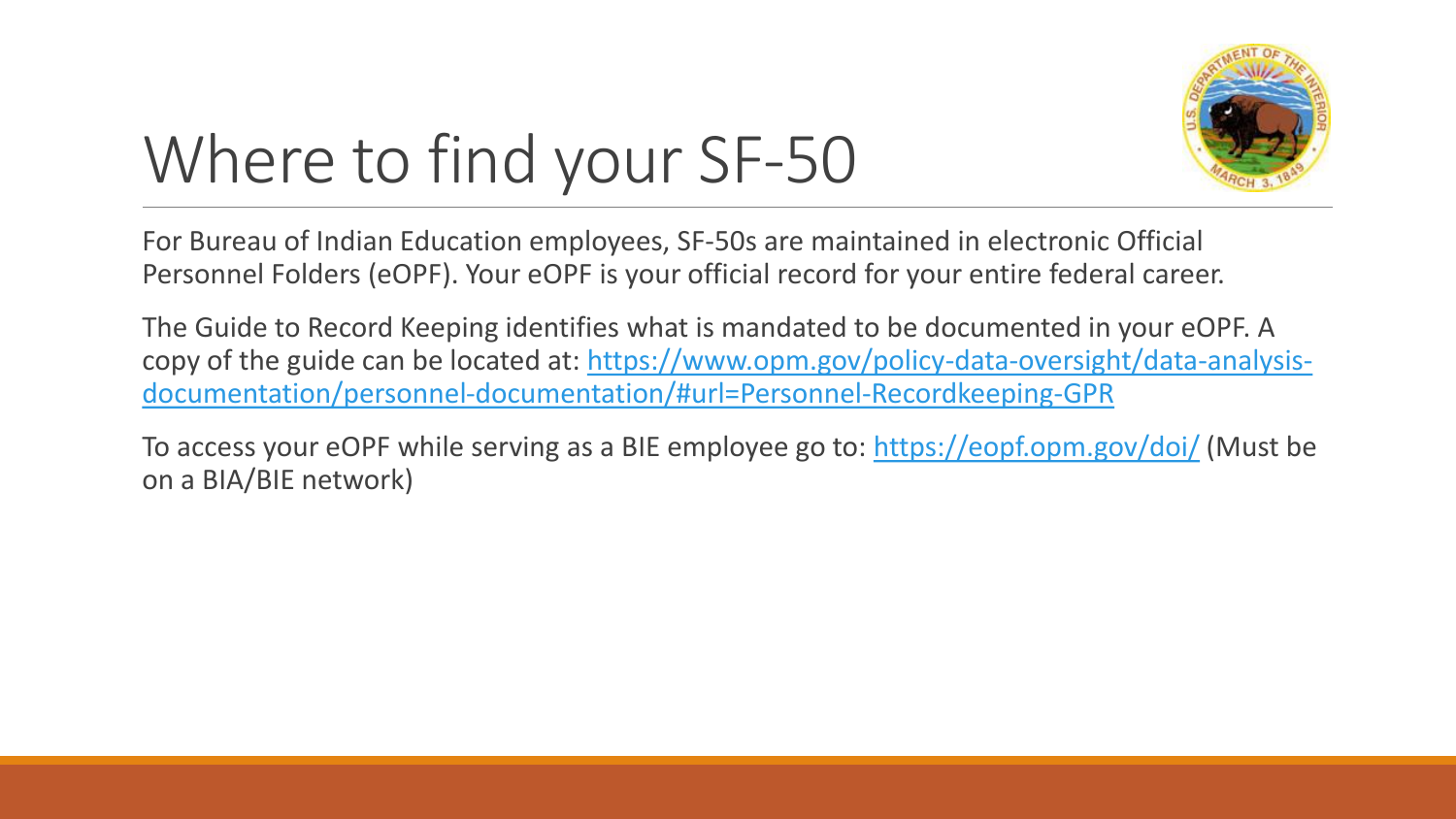

### Blocks 1 - 3

Block 1: Your Legal Name

Block 2: Your Social Security Number

Block 3: Your Date of Birth

\*\*\*Errors with these blocks will have affects on all areas of your federal career\*\*\*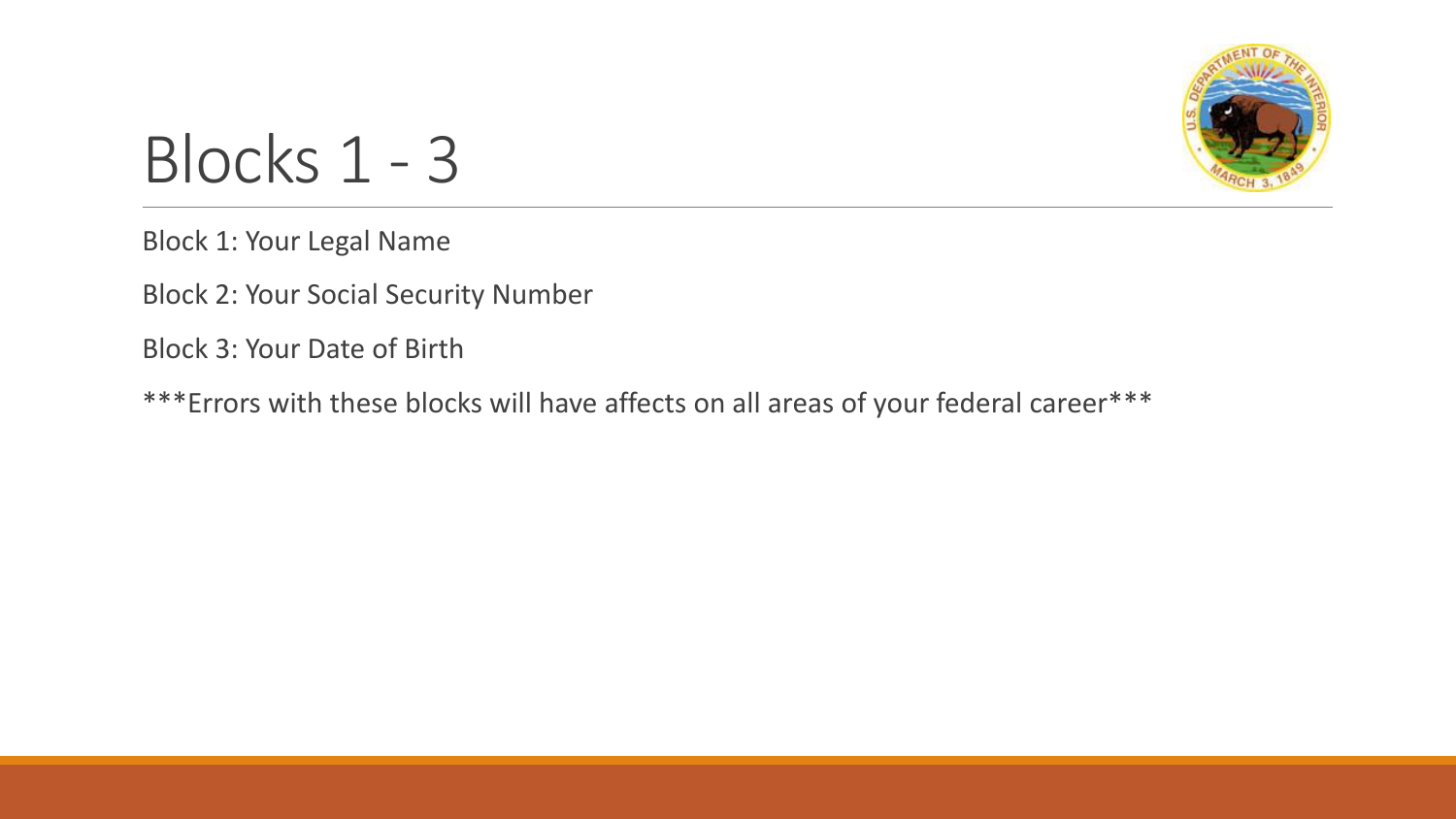

## Blocks 4-6E

Block 4: The Effective Date of the SF-50. This reflects when the change to your personnel record is effective.

Block 5A: First Nature of Action Code

Block 5B: Text describing what the Nature of Action is

Block 5C: Legal Authority Code

Block 5D: Text describing what legal authority supports Nature of Action

Block 5E: Second Legal Authority Code (Normally not needed)

Block 5F: Text describing what additional legal authority supports Nature of Action

Block 6A-6F: Reflects a second Nature of Action (Normally not needed)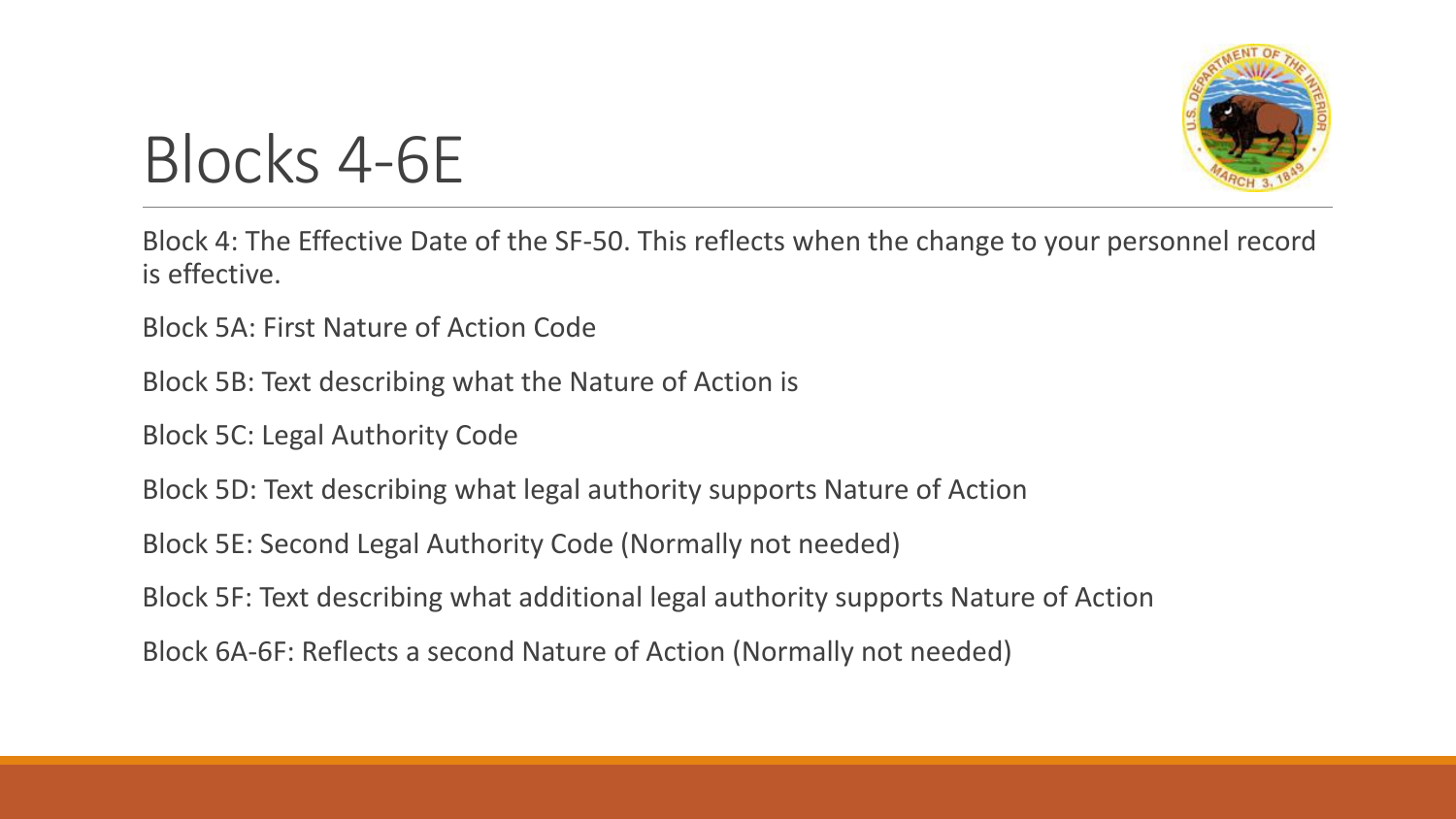

# Block 7-22

Blocks 7 to 22 have matching blocks. The From (left) side is information prior to the effective date. The To (right) side is information effective on and after the effective date.

7/15: Your official Position Title and Position Number

8/16: Your Pay Plan (CY, CE, GS, WG, ES)

9/17: The Occupational Code that reflects the Type of Work that is being done by the position

11/18: The Grade or Level that you are performing

12, 12A, 12B, 12C, 12D, 20, 20A, 20B, 20C, 20D: Reflect the pay for your position

14/22: The School, Office, or Organization your position falls under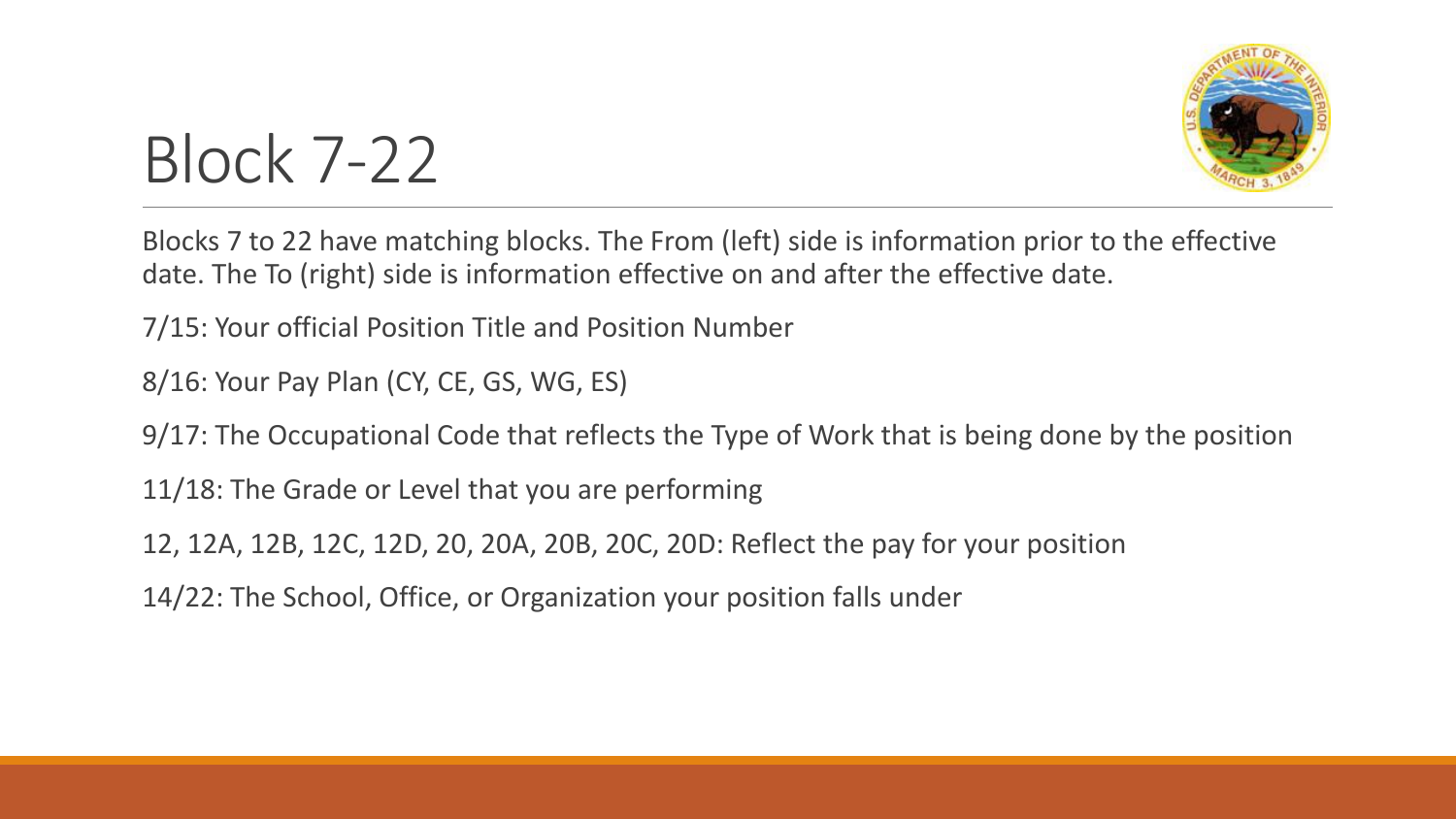

# Blocks 23-26

Block 23: Veterans Preference for appointment. This is used by positions under Title 5 (GS/WG) for positions recruited though the Delegated Examining process. Still needs to be accurate on employees.

Block 24: Tenure is reflects the type of position you are in.

- 0 No Status
- 1 Permanent (No probation, No NTE Date, Completed 3 Years of Permanent Service)
- 2 Conditional (Permanent service, but on probation or has not completed 3 Years of Permanent Service
- 3 Indefinite (On appointment with NTE Date, but has been in service for more than a year)

Block 25: Agency Use (BIE does not use)

Block 26: Veterans Preference for RIF. This is used by positions under Title 5 (GS/WG) when an organization is going through a Reduction in Force (RIF). Still Needs to be accurate on employees.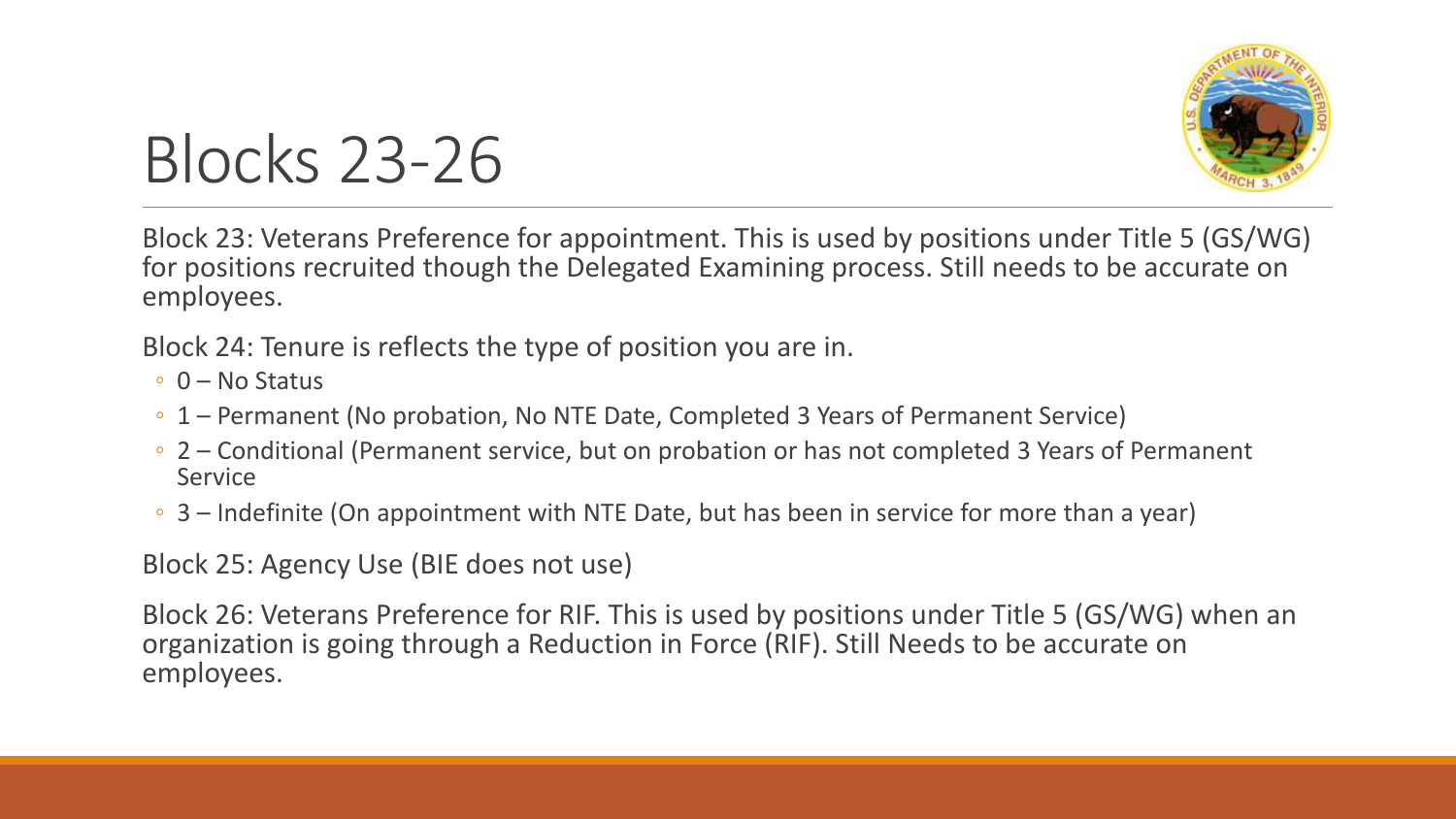

## Block 27-29

Block 27: Federal Employees Group Life Insurance (FEGLI) coverage is a reflection of the election you have made. If you have not made an election, the default coverage is C0 – Basic Only.

Block 28: Annuitant Indicator is used to identify if you are receiving retirement payments for either a military or federal retirement.

Block 29: Pay Rate Determinant reflects if there is unique requirements referencing your pay. If the Pay Rate Determinant is "0", there is no unique requirements.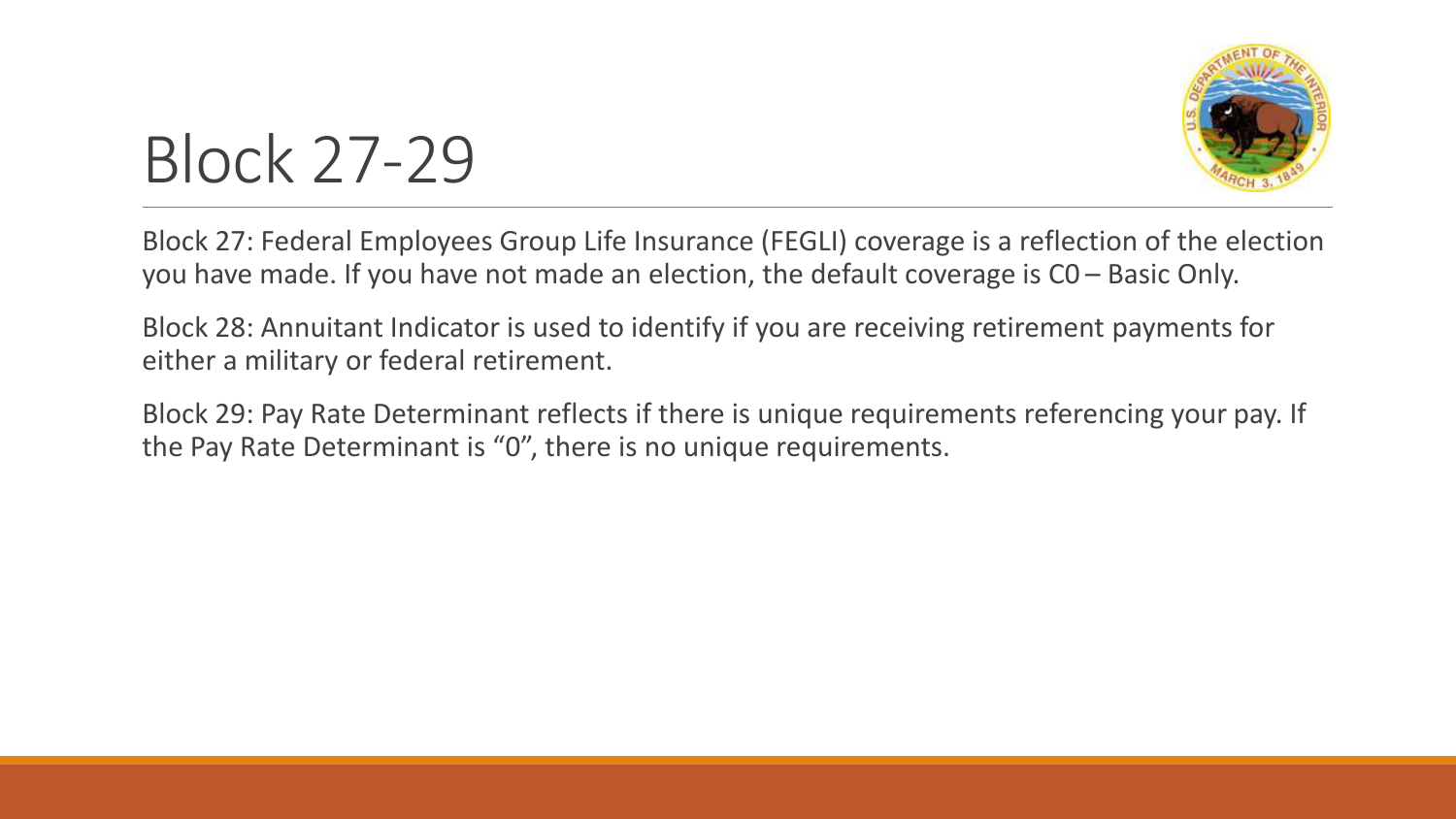

# Block 30-33

Block 30: Your Retirement Code determines retirements coverage payment and retirement requirements.

Block 31: Your Service Computation Date (SCD) for Leave. This SCD determines the rate of leave accrual for Title 5 employees (GS/WG). Still needs to be accurate for all employees. The SCD Leave reflects all Federal Service and all creditable Military Service.

Block 32: This reflects your bi-weekly Work Schedule.

Block 33: If your block 32 reflects "Part-Time" This block will reflect the number of hours your required to work ever pay period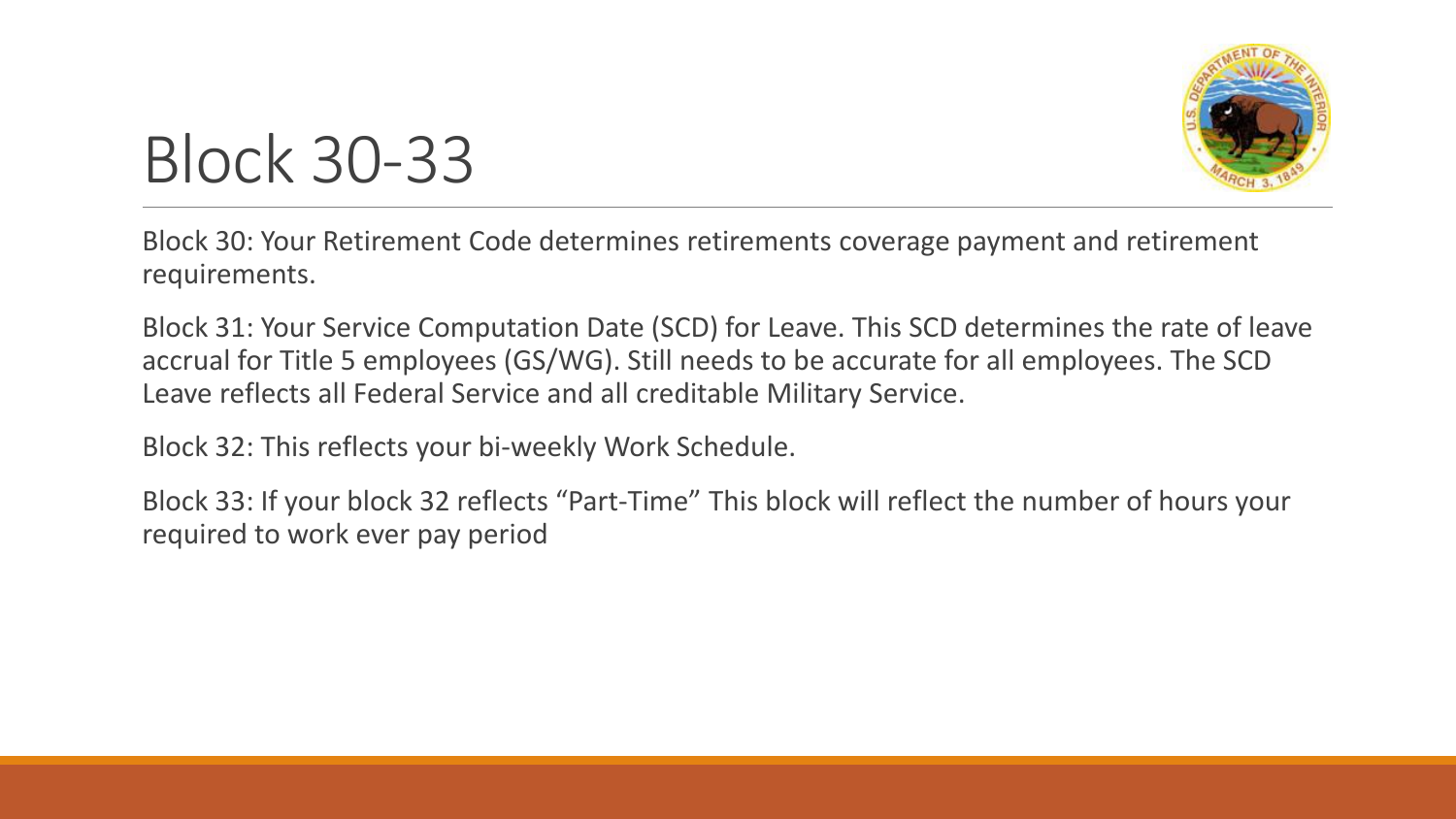

#### Block 34-39

Block 34: Position Occupied reflects the type of Federal Service you are serving in.

- 1 Competitive Service (GS/WG employees)
- 2 Excepted Service (CE/CY employees)
- 3/4 Senior Executive Service (ES employees)

Block 35: Fair Labor Standards Act (FLSA) code determines what labor regulations apply to your positions.

Block 36: Appropriation Code is the budget code used by your school, office, or organization uses to fund your position.

Block 37: The Bargaining Unit Status (BUS) code determines if your position is covered by a Union. If you have either "7777" or "8888" as your code, you are not covered by a Union.

Blocks 38/39: Block 38 is the numeric code for your position's duty location and Block 39 is clear text version of the location of your position.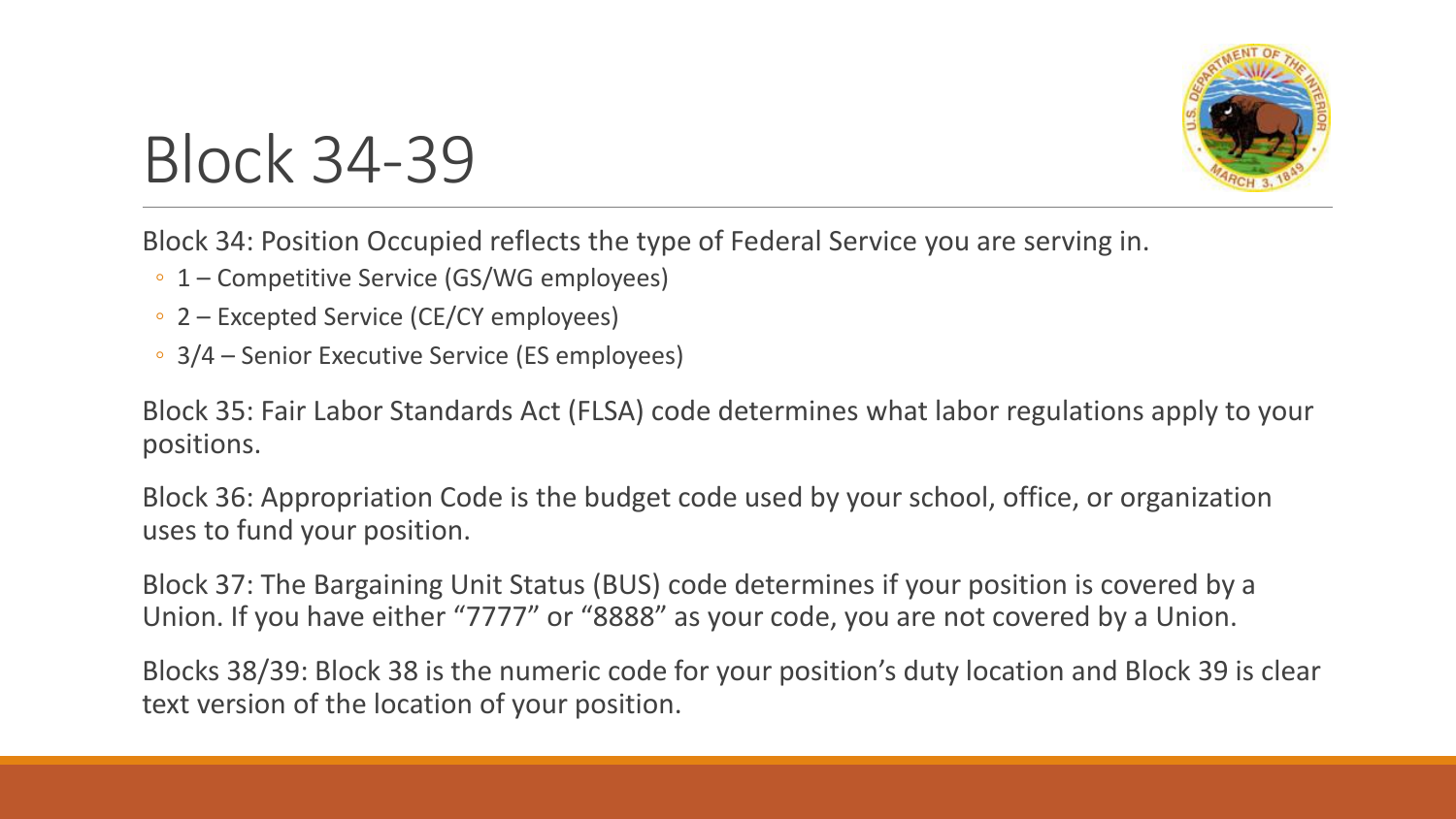

#### Block 40-44

Block 40: This block reflects the function class of your position

Block 41: Veterans Status reflects the type of veteran you may be

Block 42: Education Level is the level of education you have achieved and documentation you have provided to the BIE Human Resources Office

Block 44: The Position Sensitivity is based of the classification of your position and the security required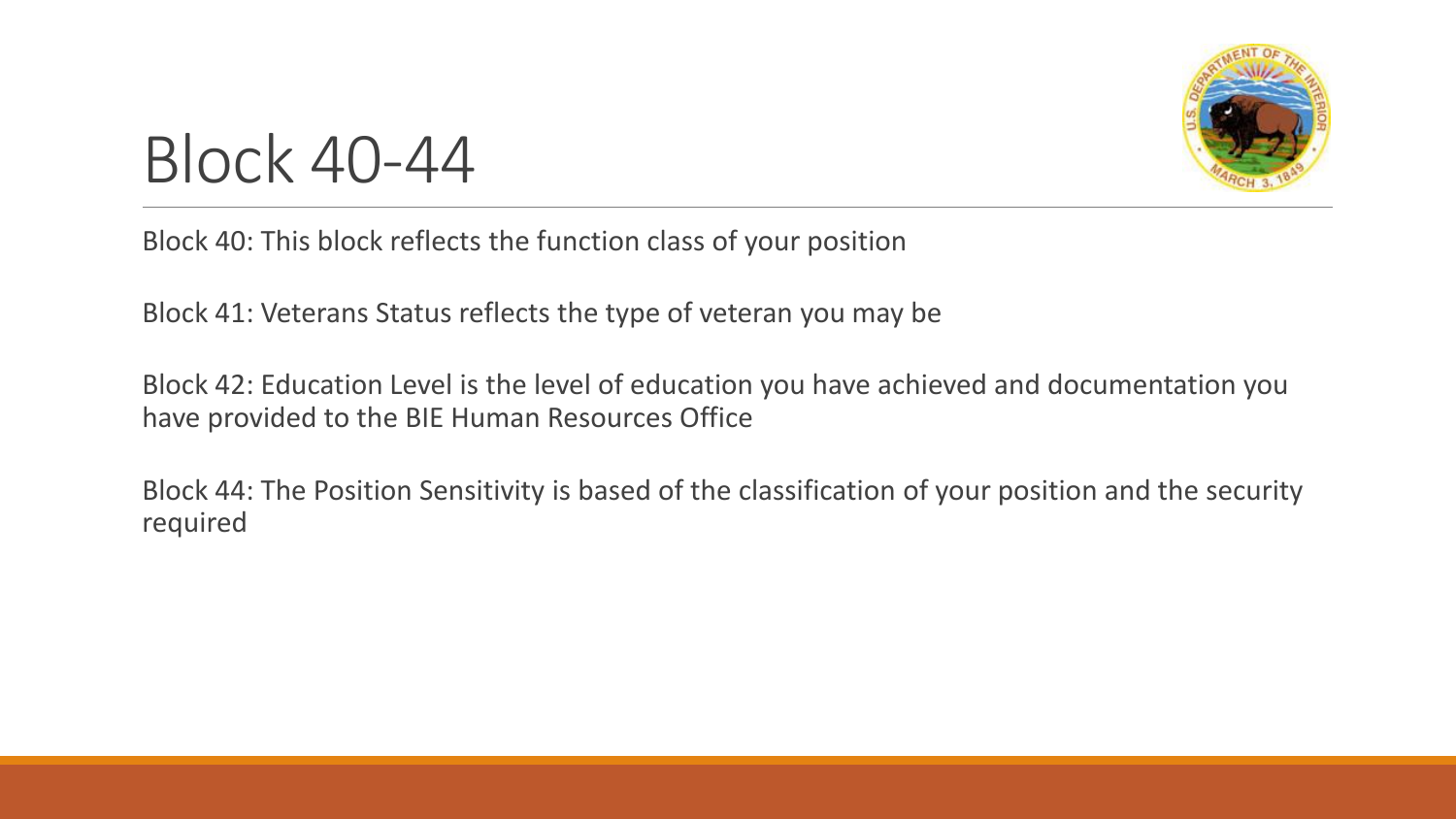

## Block 45-50

Block 45: The remarks on an SF 50 are to document all the requirements and references for the SF 50.

Block 46: This block reflects the agency that your position falls under

Block 47: The code is your agency's unique identifier

Block 48: Is your Personnel Office unique identifier

Block 49: Reflects the date the SF-50 was approved and processed by the personnel office

Block 50: Identifies the member of the Human Resources Office that processed your SF-50